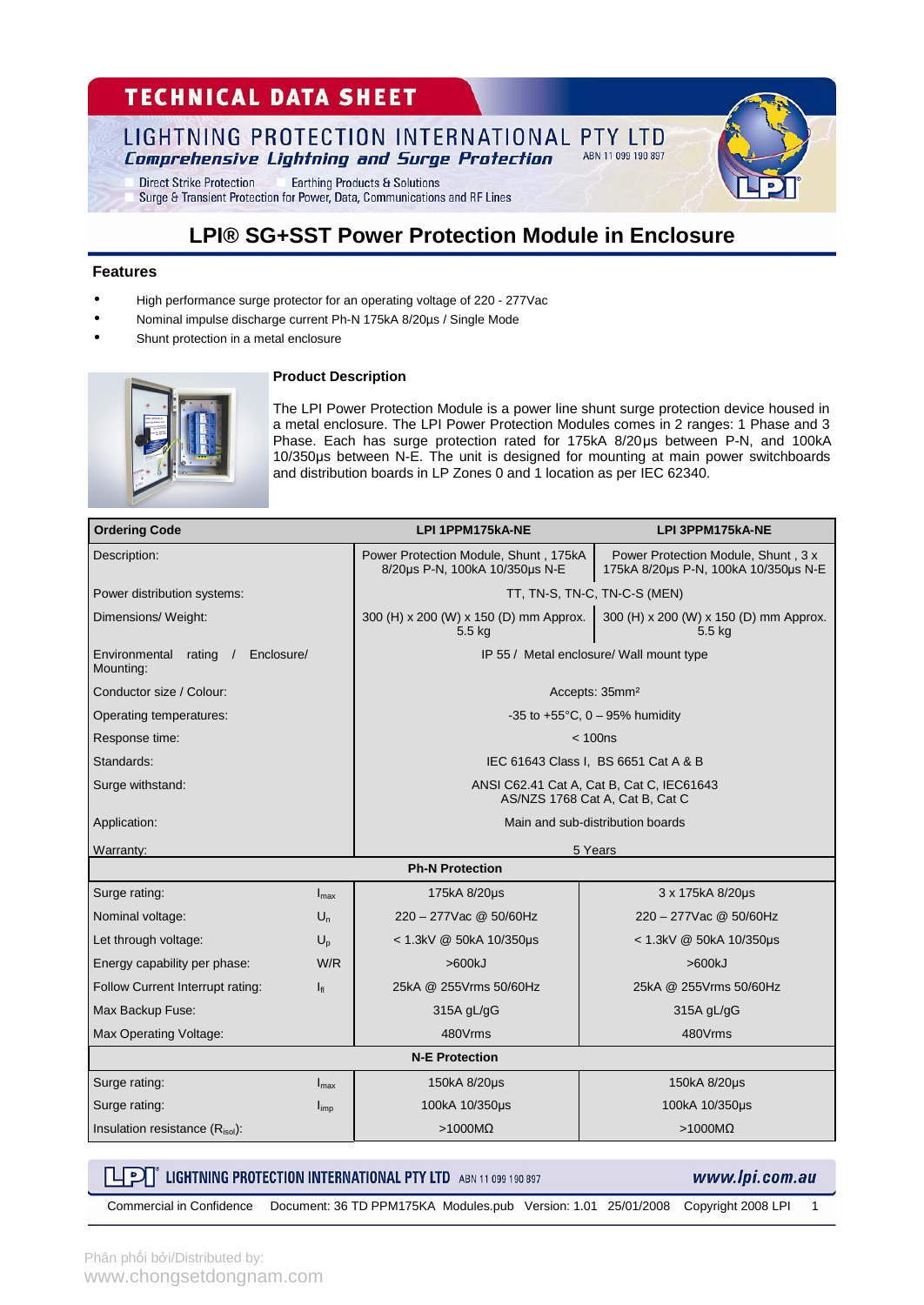### **INSTALLATION INSTRUCTION SHEET**

LIGHTNING PROTECTION INTERNATIONAL PTY LTD ABN 11 099 190 897

#### **Operation**

LPI 1PPM175kA-NE and 3PPM175kA-NE Shunt Protectors are designed to operate on 220-277 Vac, 50/60Hz power lines. The protectors are designed for use with TN-C, TN-S, TN-C-S (MEN) and TT power distribution systems.

#### **Installation**

- 1. Ensure power is disconnected prior to commencing installation.
- 2. The unit is labelled showing the incoming (point of entry) and outgoing (load) terminals to be used. PHASE IN and PHASE OUT are at the top of the unit whilst the EARTH and NEUTRAL are at the bottom.
- 3. Ensure that the "V" or Kelvin connections as per figure 1 are observed.
- 4. Incoming cabling should enter the enclosure on the left hand side and load side cables should exit the enclosure on the right-hand side. This separation is important to ensure induction from "dirty" to "clean" lines does not occur.
- 5. The earth terminal must be connected to a low impedance earth (<10 Ohms) deploying a single point earthing system, which should be connected to an equipotential earth plane. Integral to this is the elimination of earth loops. It is common, but incorrect from the point of lightning protection to have separate earths for various services. The use of single or multi core copper earth cable of not less than 25mm<sup>2</sup> (Max. 50mm<sup>2</sup>) is recommended.
- 6. Once connections are completed apply power and observe correct operation



Figure 1 - Connection and Wiring Method (Kelvin Method) for 1Ph and 3Ph

#### **Location**

The Shunt Protection device should be installed at the "Point of Entry" of the power mains, but after the power meter and main breaker so as to protect the downstream power connected equipment.

| <b>LET LIGHTNING PROTECTION INTERNATIONAL PTY LTD</b> ABN 11 099 190 897 | www.lpi.com.au                                                                                              |  |  |  |  |
|--------------------------------------------------------------------------|-------------------------------------------------------------------------------------------------------------|--|--|--|--|
|                                                                          | Commercial in Confidence Document: 36 TD PPM175KA Modules.pub Version: 1.01 25/01/2008 Copyright 2008 LPI 2 |  |  |  |  |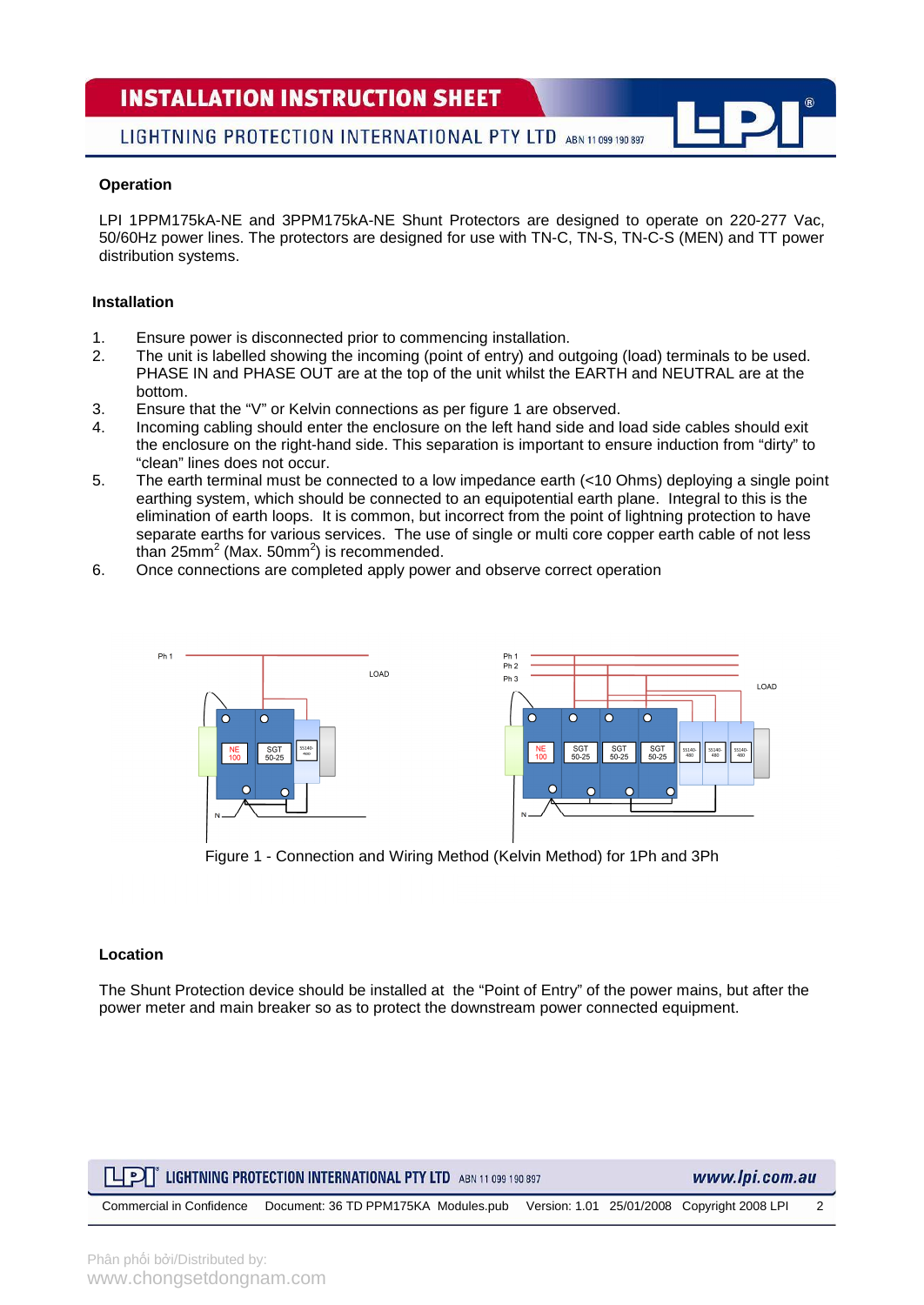# **INSTALLATION INSTRUCTION SHEET**

LIGHTNING PROTECTION INTERNATIONAL PTY LTD ABN 11 099 190 897

#### **Schematic Diagram for different distribution system**









#### **Legend**

- 1 LPI SGT50-25 and SS140-480
	-
- 1a LPI NE100<br>2 Main equip Main equipotential bus bar
- 3a, 3b Grounding wires for arresters<br>F1 Main back-up fuse of service
- F1 Main back-up fuse of service main<br>F2 Recommended back-up fuse 315A
- Recommended back-up fuse 315AgL/gG (only if the main back-up fuse F1 is fitted with back-up fuses >315AgL/gG)
	-
- RA Equipment grounding<br>RB Grounding system
- Grounding system

#### **Recommended Fuse and Cable Sizes**

| Fuse F1<br>gL/gG | $C2$ mm <sup>2</sup><br>connection at F2 | $C3$ mm <sup>2</sup><br>connection to gnd | Fuse F <sub>2</sub><br>gL/gG |
|------------------|------------------------------------------|-------------------------------------------|------------------------------|
| 25A-80A          |                                          | 16                                        | -                            |
| 100A-125A        | 16                                       | 16                                        | -                            |
| 160A             | 25                                       | 25                                        |                              |
| 200A-315A        | 35                                       | 35                                        | -                            |
| $≥500A$          | 35                                       | 35                                        | 315A                         |

### **LIFE LIGHTNING PROTECTION INTERNATIONAL PTY LTD** ABN 11 099 190 897

www.lpi.com.au

Commercial in Confidence Document: 36 TD PPM175KA Modules.pub Version: 1.01 25/01/2008 Copyright 2008 LPI 3